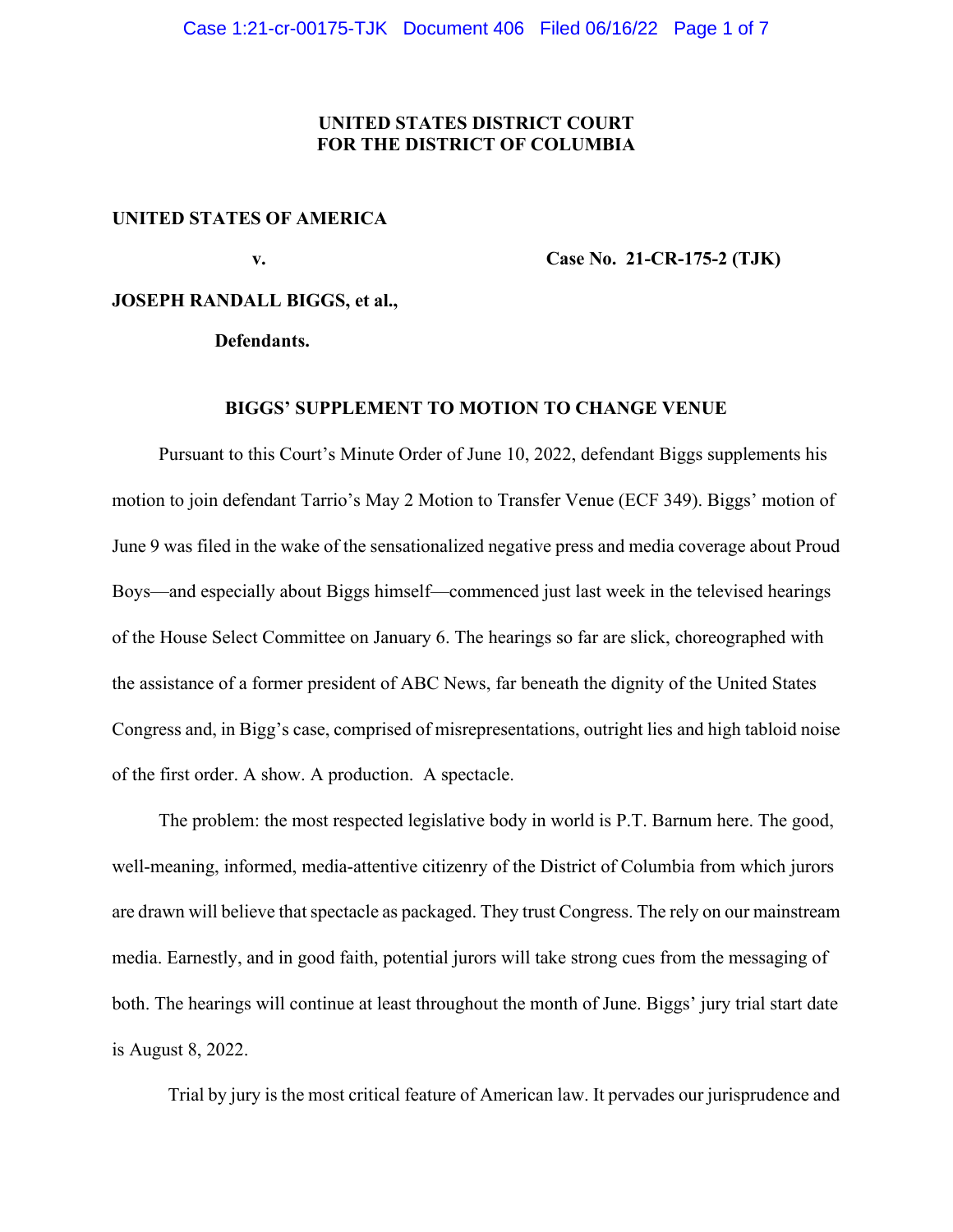#### Case 1:21-cr-00175-TJK Document 406 Filed 06/16/22 Page 2 of 7

233-year history. We still remind jurors themselves that the "effectiveness of the democratic system itself is largely measured" by their quality as citizens serving on our courts.<sup>[1](#page-1-0)</sup> In criminal cases especially, however, juror quality is stretched to include a lack of bias that could result in, purposely or inadvertently, unfair if not tragic unintended results to an accused. The Sixth Amendment guarantees Joseph Biggs a right to trial "by an impartial jury." The right to an impartial jury does not require *tabula rasa* emptiness, complete detachment or "ignorance" on the part of jurors. *Skilling v. United States*, 561 U.S. 358, 381 (2010). Perfect fairness and total lack of bias is not required. It's enough that under the Sixth Amendment district courts protect a defendant from "bias or prejudice that would prevent [jurors] from returning a verdict according to the law and the evidence." *Connors v. United States*, 158 U.S. 408, 413 (1895) quoted in *United States v. Tsarnaev*, slip op*.* at 8, 142 S. Ct. 1024, 1034 (Mar. 4, 2022). Satisfying that goal, however, is deceptively difficult, and different, in every high-profile case.

 Long-followed procedures have made juror fairness issues easier to decide. The standard to transfer for trial, applied as a commonsense judgment call in a court's discretion, is contained in Rule 21 of the Federal Rules of Criminal Procedure. Rule 21(a) does not require that a better or "fairer" venue exists for the trial of Proud Boy Joseph Randall Biggs, i.e., the Southern District of Florida, the Eastern District of Virginia, or elsewhere. It is more straightforward than that.

Rule 21. Transfer for Trial

 (a) FOR PREJUDICE. Upon the defendant's motion, the court must transfer the proceeding against that defendant to another district if the court is satisfied that so great a prejudice against the defendant

<span id="page-1-0"></span><sup>1</sup> *See*, JUD. CONF. OF THE U.S., HANDBOOK FOR TRIAL JURORS SERVING IN THE UNITED STATES COURTS 15 (2019) http://www.vaed.uscourts.gov/jury/ jurortrialhandbook.pdf [https://perma.cc/D3JT-UGQX]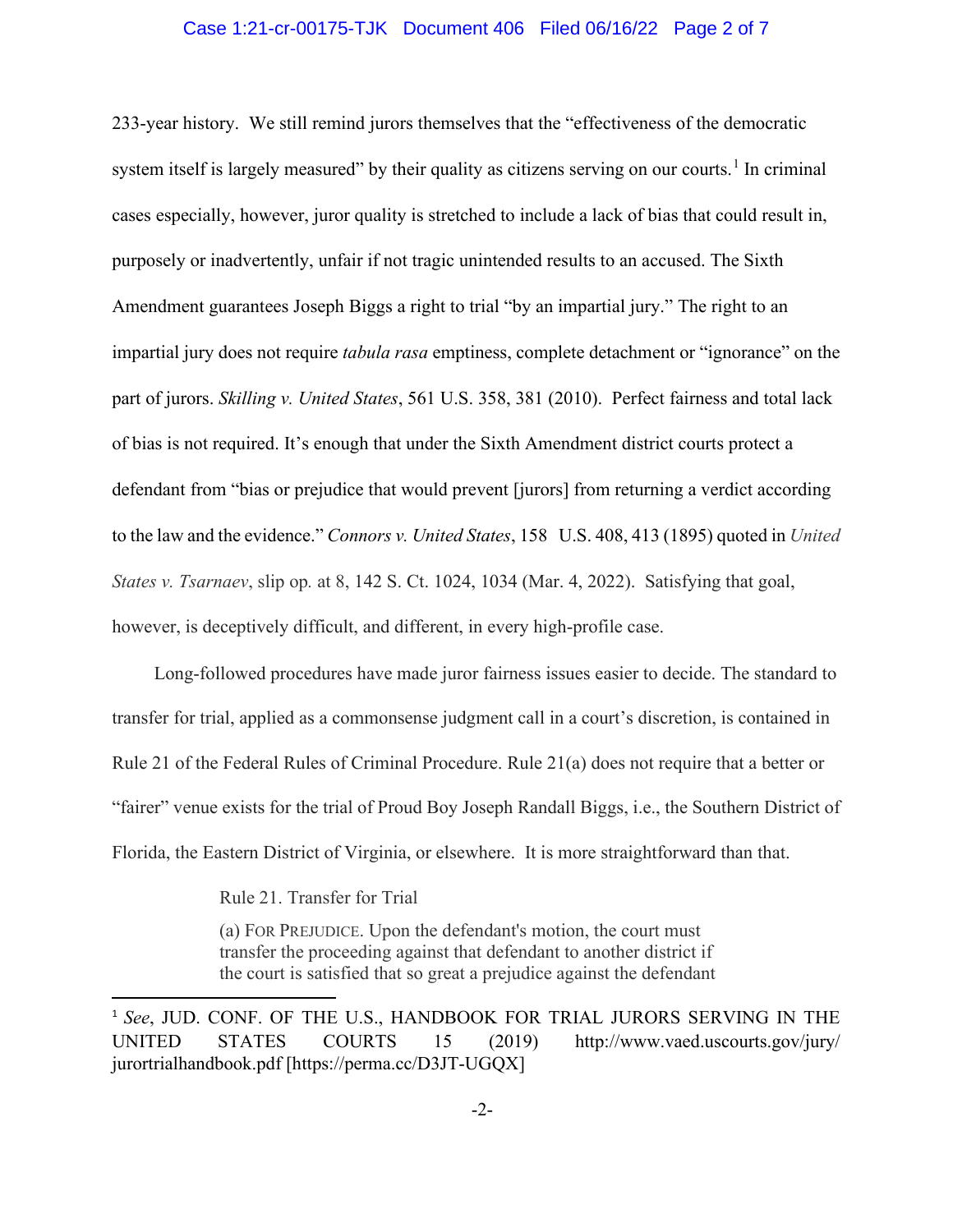### Case 1:21-cr-00175-TJK Document 406 Filed 06/16/22 Page 3 of 7

 exists in the transferring district that the defendant cannot obtain a fair and impartial trial there.

This precept is flexibly applied and met whenever there is "so great a prejudice" that a fair and impartial trial cannot be had. Certainly, the prejudice in Biggs' case is now "great." Moreover, it is "so great" as to prevent a fair trial now, on August 8, after the November 2022 midterms or for months if not years after the midterms no matter what the midterms results are. The four polls cited by a number of January 6 defendants in venue transfer motions put juror bias issue numbers against Proud Boys and others in the 90% to 93% range. *See*, Tarrio motion (ECF 349), and briefing cycle. Those "bias" numbers are likely only to increase in future polls, and in defendant Biggs' case that is particularly so. Behold the following colloquy between Representative Liz Cheney and Capitol Hill Police Officer Caroline Edwards heard and seen by over 20 million Americans, including lovably dorky, wonky, media-attentive Washingtonians, just five nights ago:

Q: Officer Edwards, can you describe the crowd that had assembled at the Peace Circle as you and your fellow officers stood behind and guarded the bike racks at the Peace Circle?

A: Yes, so there were about, I want to say about five of us on that line. There was our bike rack, and then at the bottom of the Pennsylvania Avenue walkway, or right by Peace Circle, there was another bike rack. The crowd had kind of gathered there. It was the crowd led by **Joseph Biggs**. They were mostly in civilian clothes. There were some who had military fatigues on. We could see people with bulletproof vests on, things like that. They didn't seem extremely cohesive, but they had gathered there in their outfits. But they had gathered there together. **Joseph Biggs** started, he had a micro, or a megaphone, and he started talking about, first it was things kind of relating to Congress. Then the table started turning once the, what is now the Arizona group is what you said, the crowd with orange hats, they came up chanting F-U-C-K Antifa.

They joined that group and once they joined that group, **Joseph Biggs**rhetoric turned to the Capitol Police. He started asking us questions like, "You didn't miss a paycheck during the pandemic?" Mentioning stuff about our pay scale was mentioned and started turning the tables on us. I've worked, I can conservatively say probably hundreds of civil disturbance events. I know when I'm being turned into a villain. That's when I turned to my sergeant and I stated the understatement of the century. I said, "Sarge, I think we're going to need a few more people down here."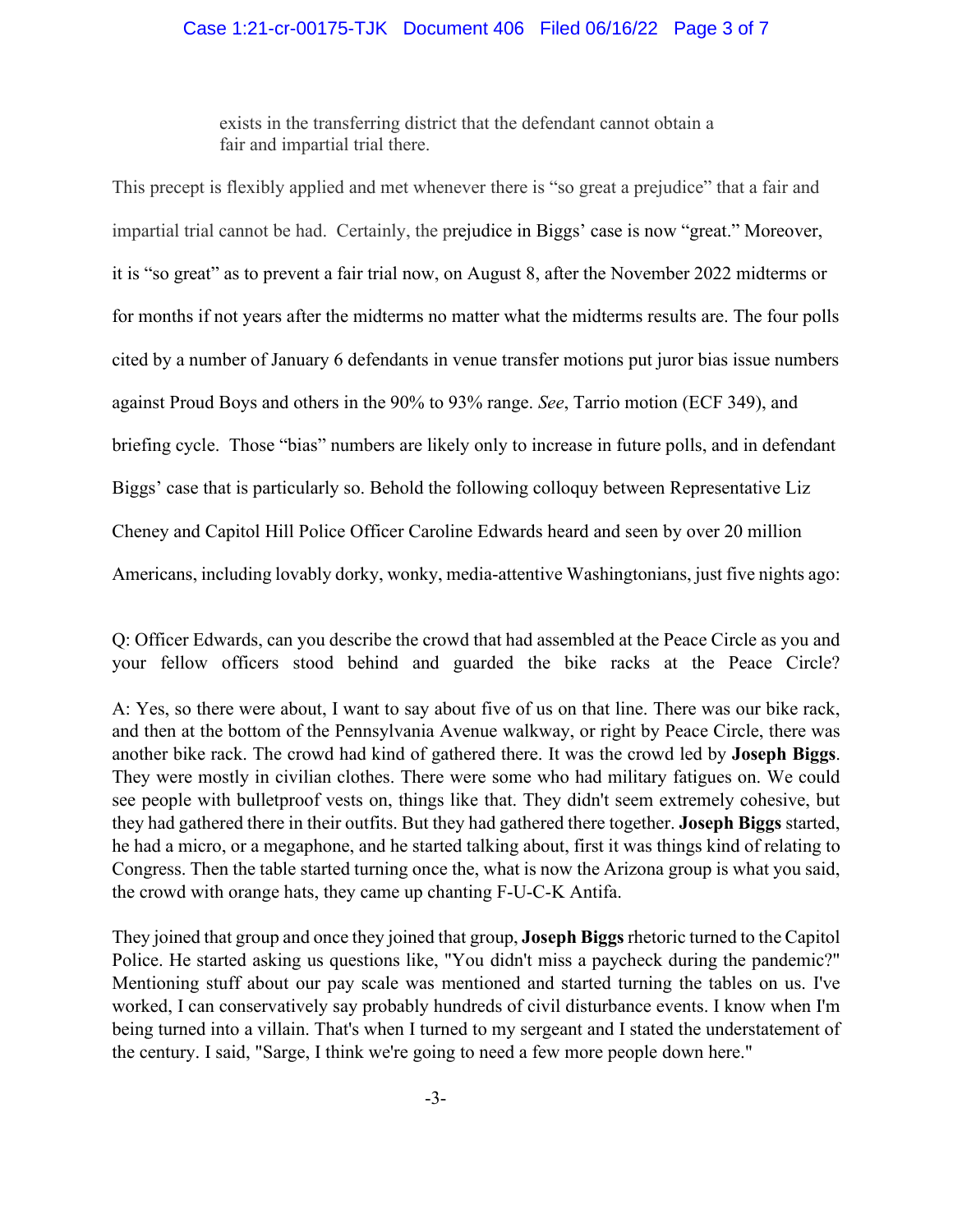### Case 1:21-cr-00175-TJK Document 406 Filed 06/16/22 Page 4 of 7

Edwards' canned, cagey and morally superior "I think we're going to need a bigger boat" testimony on prime-time television last Thursday night before 20 million isolating Biggs in a portrayal as J6 Insurrection Mob Boss—to the exclusion of any other Proud Boy—is enough to warrant a change of venue for him to the Southern District of Florida in Miami. But she doesn't stop there. Joseph Biggs' name is next mentioned prominently in her testimony about the beginning of the protestors going east up Capitol Hill around 1 PM on January 6. While up to this point as little as 5% of her entire testimony about the gathering at Peace Circle has been true (even on material and basic facts), she continues in the same vein, now bashing Biggs again, by associating him with another protestor and infamous January 6 character he does not know, has never met, and had never heard of or seen a photo of until late 2021:

OFFICER EDWARDS: After that, I think they started conferring. They went a little silent. They started conferring among each other. I saw the person now identified as **Ryan Samsel**. He put his arm around **Joseph Biggs** and they were talking. Then they started approaching the first barricade. They ripped the first barricade down and they approached our bike racks.**[[2](#page-3-0)]** At that time we started holding on, grabbing the bike racks. There weren't many of us, so I grabbed

<span id="page-3-0"></span> $2$  Even our most activist establishment press didn't totally buy into Edwards' tall tale about Biggs and Samsel, their "collusion," and Biggs otherwise much-hyped role in the march up Capitol Hill. *See*, A. Feuer, "Dispute Over Claim That Proud Boys Leader Urged Attack at Capitol," NEW YORK TIMES, p. 6 (Oct. 6, 2021.) Biggs, for the record, by this point has not moved from Peace Circle. His only activity with Samsel occurred for 1.5 seconds (at most) when Samsel put his hand on Biggs shoulder and said something in passing. Biggs, known by some protestors as a former media and InfoWars personality, said nothing to Samsel in return and may not have even noticed Samsel at the time. Biggs was 60 yards from Officer Edwards during the entire bike rack episodes she describes. Finally, Biggs does not know Edwards. It is unlikely she knew his name or face. It's true that Biggs had a megaphone and stood at Peace Circle. Yes, he taunted Antifa. But the Biggs "pay grade" testimony, for example is pure and somewhat strange fable.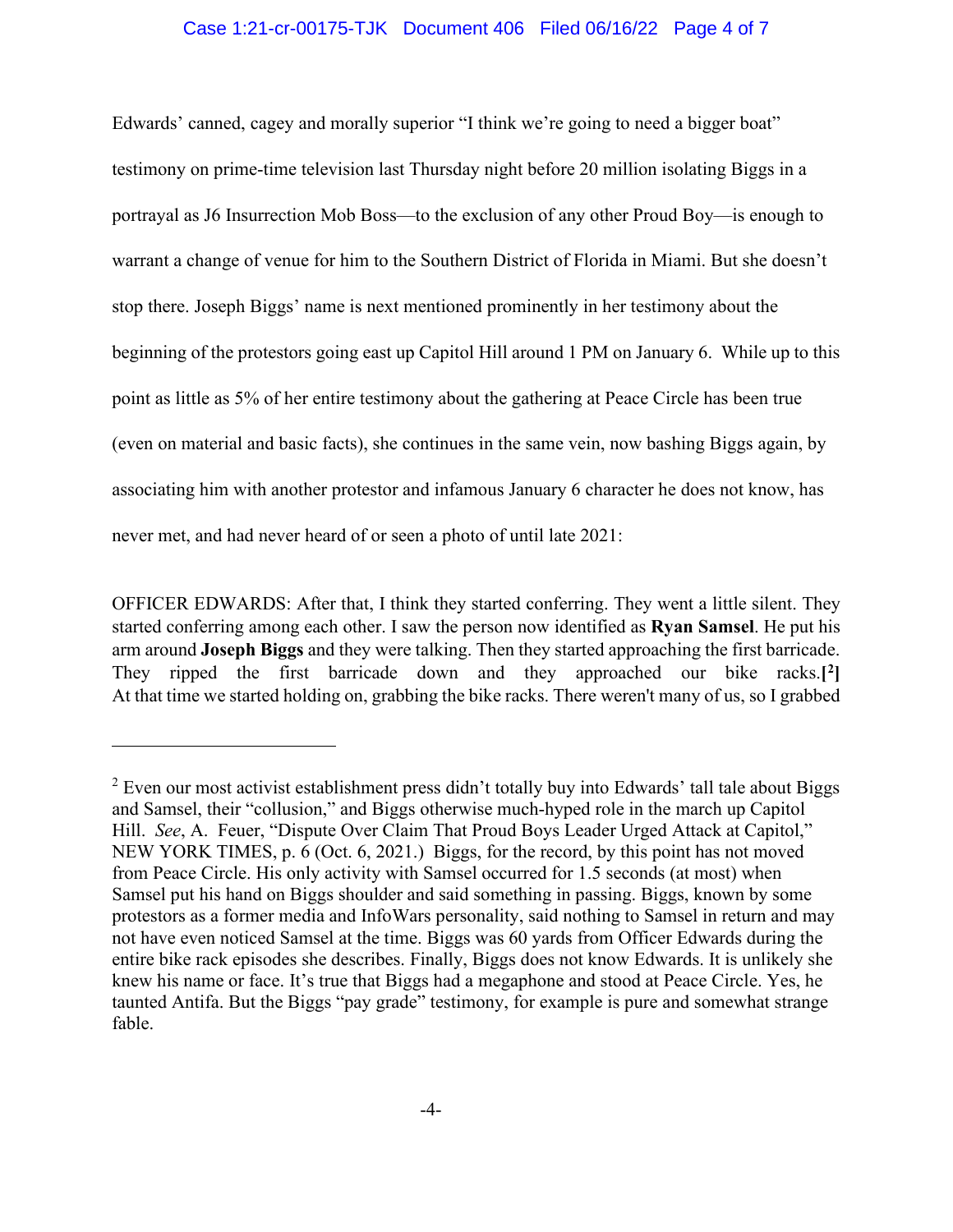### Case 1:21-cr-00175-TJK Document 406 Filed 06/16/22 Page 5 of 7

the middle between two different bike racks. I wasn't under any pretense that I could hold it for very long, but I just wanted to make sure that we could get more people down and get our CDU units time to answer the call. We started grappling over the bike racks. I felt the bike rack come on top of my head. I was pushed backwards and my foot caught the stairs behind me and my chin hit the handrail and then at that point I had blacked out, but the back of my head clipped the concrete stairs behind me.

 Apart from risk of prejudice that comes with Joseph Biggs' name being mentioned **four** times in rapid succession up front on opening night of the House Select Committee's hearings, Biggs and his counsel respectfully submit that the above testimony alone by Officer Edwards in its totality is more than enough to justify a transfer of venue to Miami, Florida, as defendant Tarrio has urged. *See also, Delaney v. United States,* 199 F.2d 107, 114 (1st Cir. 1952) (trial judge abused his discretion in not granting a trial continuance in view of ongoing Congressional hearings into a scandal involving the defendant.)

 Finally, Biggs quotes from briefing in another poll-based motion to transfer venue filed two months ago in another January 6 case and foreshadowing the House Select Committee's influence on the DC juror pool beginning five nights ago.

 While pretrial publicity of the Capitol incident exists in other areas of the country, the personal impact J6 had on District residents requires a transfer. The District of Columbia is further shown to have over 66% as personally impacted by a "fear of personal safety." The District of Columbia's jury pool is saturated with prejudice. Moreover, the notion that more than 4 out of 10 jurors would assume that J6 was "racially motivated" is disturbing and incorrect. Defendants should not have to prove that they are not racists. And the work of the Select Committee is a daily dose of additional media coverage.

*United States v. Caldwell*, Memorandum in Support of Motion to Transfer Venue, 22-cr-00015- APM, ECF 93, 22 (April 15, 2022). Under the circumstances, and given the outsized role played

-5-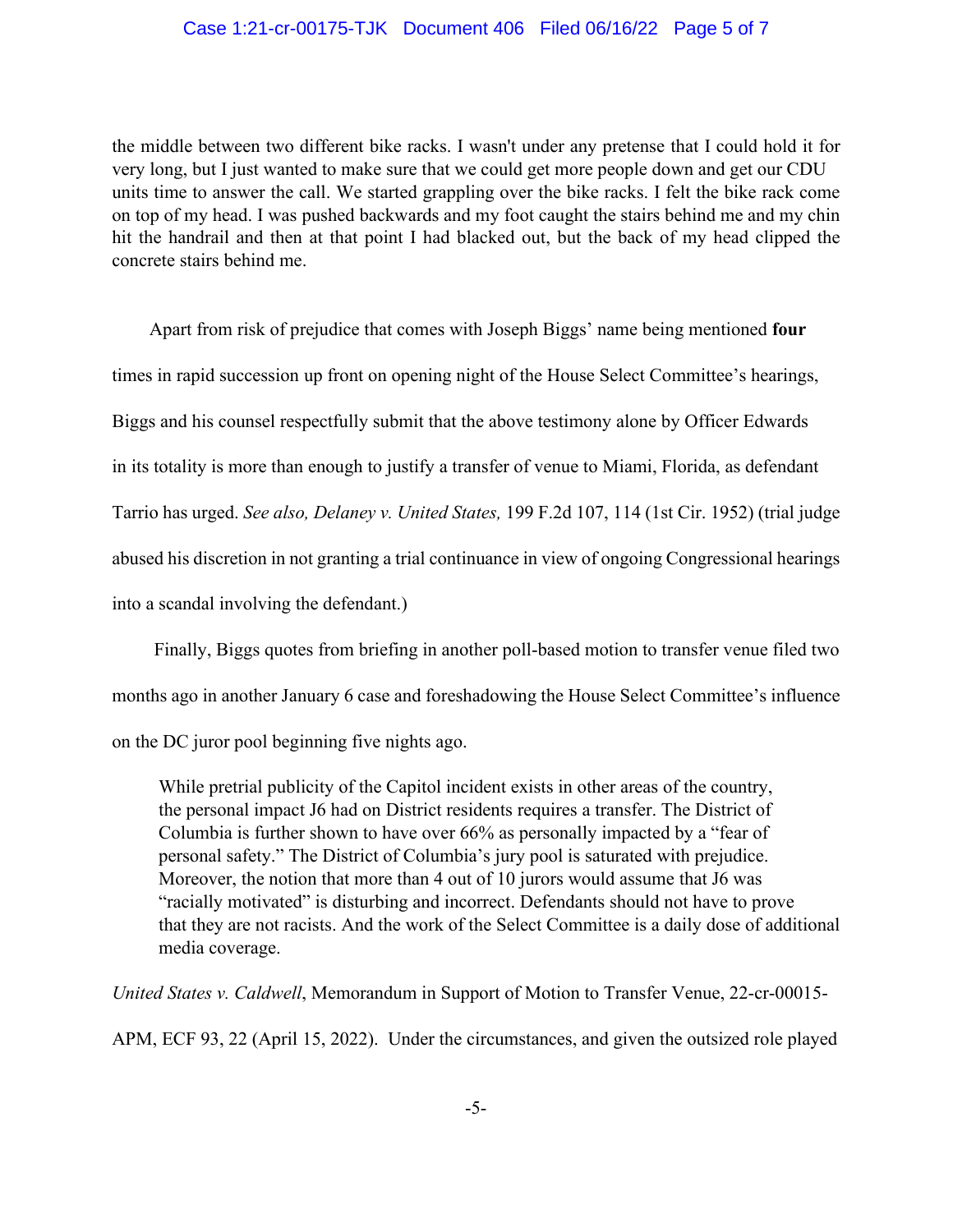# Case 1:21-cr-00175-TJK Document 406 Filed 06/16/22 Page 6 of 7

by the House Select Committee in shaping negative if 'good faith' juror attitudes toward Joseph Randall Biggs and the Proud Boys in the District of Columbia, Biggs' change of venue request is compelling and important.

This motion to transfer should be granted.

Respectfully submitted,

COUNSEL FOR JOSEPH BIGGS

Dated: June 14, 2022 By: /s/ *J. Daniel Hull*  JOHN DANIEL HULL DC Bar No. 323006 California Bar No. 222862 HULL MCGUIRE PC 1420 N Street, N.W. Washington, D.C. 20005 (202) 429-6520 office [jdhull@hullmcguire.com](mailto:jdhull@hullmcguire.com)